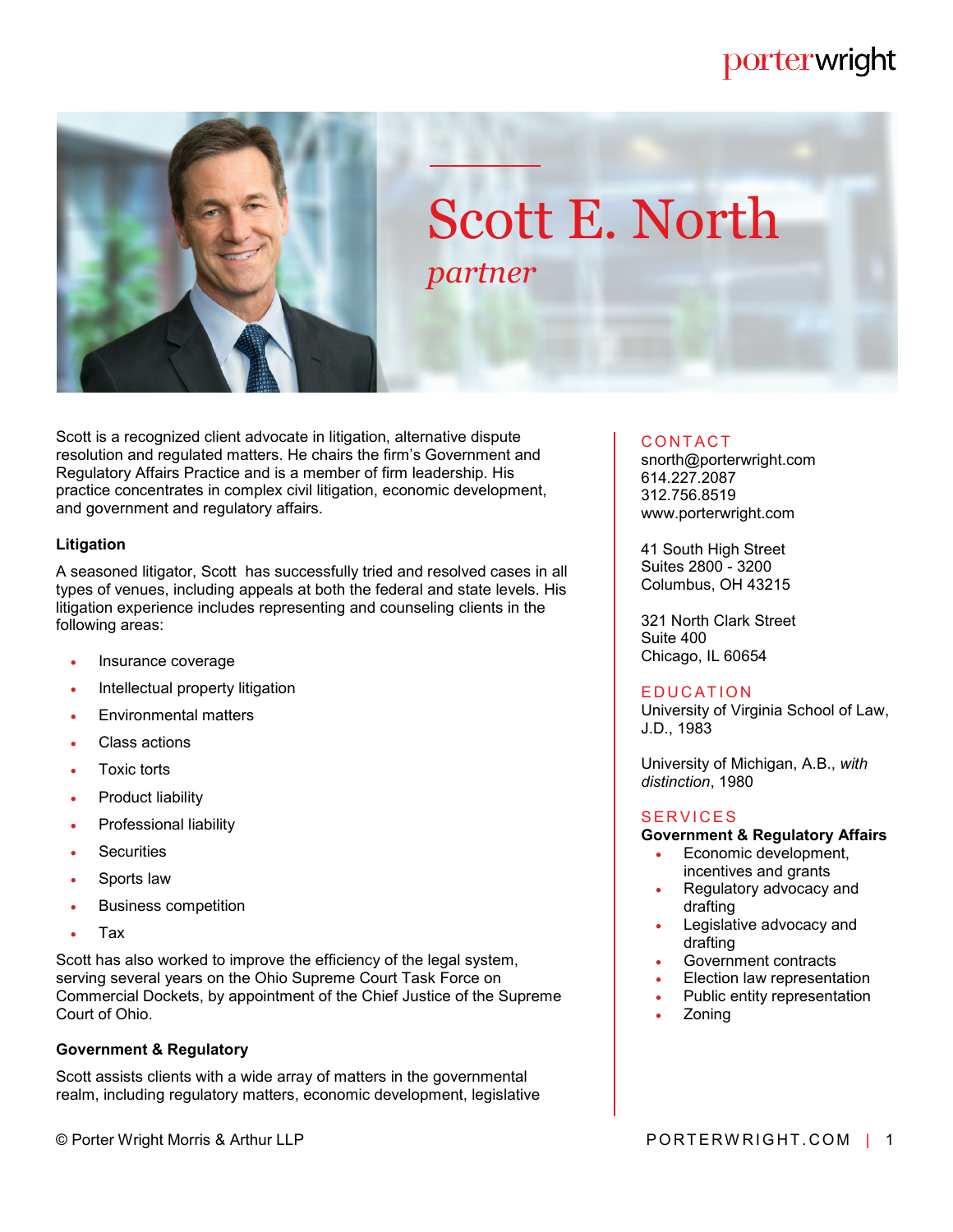

matters, public bid challenges and elections matters. His experience lends a balanced understanding of needs and opportunities that often bridge the public and private sectors.

Scott is a recognized leader in the regulatory and economic development areas. During 2007 and early 2008, Scott served as the Ohio Governor's Special Representative on Regulatory Reform. In that capacity, he created and implemented the Governor's Advantage Ohio regulatory reform initiative to improve Ohio's business climate, including the Governors' Common Sense Business Regulation effort. Scott presently serves as the Columbus City Council's appointee to Columbus Next Generation Corporation, the city's nonprofit economic development entity. In that capacity, he contributes his experience to the city's most significant economic development challenges.

## **BAR ADMISSIONS**

- Ohio
- Illinois
- District of Columbia (inactive)
- U.S. Court of Appeals for the Seventh Circuit
- U.S. District Court for the District of Columbia
- U.S. District Court for the Northern District of Illinois
- U.S. District Court for the Central District of Illinois
- U.S. District Court for the Northern District of Ohio
- U.S. District Court for the Southern District of Ohio

#### PRESENTATIONS

- "Cleveland Post-COVID-19: What's Next for our Business Community?" Porter Wright, June 25, 2020
- "Hot Topics in Insurance Coverage Law," Ohio Insurance Institute Continuing Legal Education Symposium, March 3, 2020

#### PUBLICATIONS

 "Ohio employers must solve their workforce problem," *Dayton Business Journal*, May 1, 2015

#### PROFESSIONAL ASSOCIATIONS

- Columbus Bar Association, Homeless Project
- Ohio State Bar Association

#### PUBLIC SERVICE

 Governor's Special Representative on Regulatory Reform, 2007- 2008

#### HONORS | AWARDS

- *Best Lawyers*®, Commercial Litigation, Energy Regulatory Law
- *Ohio Super Lawyers*®
- Martindale-Hubbell®, AV Preeminent
- Ohio Chemistry Technology Council, Excellence in Public Service Award, 2007

#### **COMMUNITY**

- Columbus Next Generation Corporation, Board Member
- Ohio Supreme Court, Task Force on Commercial Dockets
- Judicial Screening Panel
- Gubernatorial Transition Team

# SERVICES (CONTINUED)

- **Litigation**
	- Arbitration and mediation
	- Class actions, mass torts and MDLs
	- Commercial litigation
	- E-Discovery
	- Intellectual property litigation
	- Non-competition and trade secrets litigation
	- Insurance litigation
	- Environmental litigation
	- Financial services litigation

#### **Environmental**

• Chemicals industry

#### **Intellectual Property**

- Advertising, false advertising, unfair competition and product claims
- Enforcement, disputes and litigation

#### **Business Competition, Advice & Litigation**

- Competitive interference claims
- Non-compete, nonsolicitation, non-recruitment and non-disclosure agreements
- Non-competition and trade secret counseling and litigation

#### **Energy**

- Clean energy
- Oil and gas
- Renewable energy and sustainability initiatives

#### **Business Growth & Operation**

- Compliance, including antitrust, licensing and franchising
- Chemicals

#### **Health Care**

 Regulatory and legislative advice

#### **Financial Institutions**

Financial services litigation